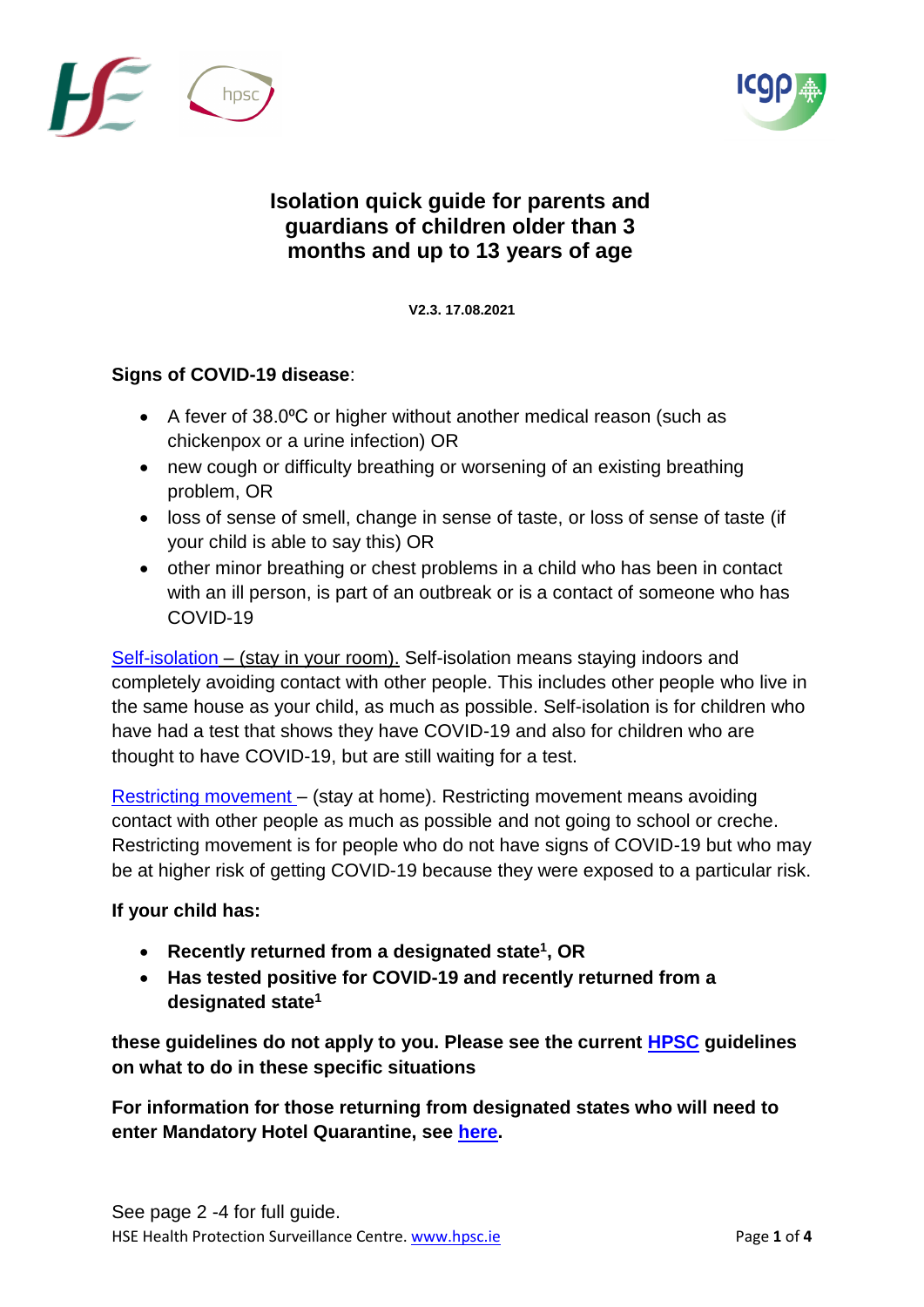|                | <b>Situation</b>                                                                                                                                                                                                                                                | <b>Actions for child</b>                                                                                                                                                                                                                                                                                                           | <b>Actions for others</b><br>minding or living with<br>the child                                                                                                                                                                                                                                                                                                                |
|----------------|-----------------------------------------------------------------------------------------------------------------------------------------------------------------------------------------------------------------------------------------------------------------|------------------------------------------------------------------------------------------------------------------------------------------------------------------------------------------------------------------------------------------------------------------------------------------------------------------------------------|---------------------------------------------------------------------------------------------------------------------------------------------------------------------------------------------------------------------------------------------------------------------------------------------------------------------------------------------------------------------------------|
| 1              | Positive COVID-19 test                                                                                                                                                                                                                                          | Your child needs to self-isolate for<br>10 full days from when the signs of<br>COVID-19 started, with no fever for<br>the last 5 days<br>If your child does not have signs of<br>COVID-19, they must self-isolate for<br>10 full days, starting from the date<br>of the test.                                                      | Close contacts must restrict<br>their movements for 14<br>days after last contact with<br>case <sup>3</sup> . Close contacts will be<br>tested on Day 0 and Day 10<br>after last contact with the<br>case. If the test result on<br>Day 10 is "Negative/Not<br>Detected" and the close<br>contact has no symptoms of<br>COVID-19, they can stop<br>restricting their movements. |
| $\overline{2}$ | A child with signs of COVID-19 disease<br>waiting for a COVID-19 test or test result.<br>Sometimes the GP may say that results<br>need to be repeated to be sure if the<br>child has COVID-19 or not. This section<br>applies for those in this situation also. | Your child needs to self-isolate,<br>including from other people in the<br>house if possible, while waiting for<br>the COVID-19 test result                                                                                                                                                                                        | Household contacts <sup>2</sup> of the<br>child must restrict their<br>movements while waiting<br>for the COVID-19 test result,<br>or until the child has been<br>told that their illness is not<br>from COVID-19.                                                                                                                                                              |
| 3              | A child with signs of COVID-19 disease<br>and a "Negative/Not Detected" COVID-19<br>test result                                                                                                                                                                 | Your child should follow medical<br>advice on how long to stay off<br>school or creche. They need to<br>self-isolate until they have had no<br>signs of illness for 48 hours                                                                                                                                                       | There is no need for close<br>contacts or household<br>contacts <sup>2</sup> of the child to<br>restrict their movements<br>any more.                                                                                                                                                                                                                                           |
| 4              | A child with signs of illness that may be<br>COVID-19, who is waiting for a doctor to<br>assess their illness and decide if a COVID-<br>19 test is needed.                                                                                                      | Your child needs to self-isolate until<br>they have been assessed by a<br>doctor.                                                                                                                                                                                                                                                  | Other people do not need to<br>restrict their movements<br>until the child has been<br>assessed by a doctor. If the<br>doctor decides the child<br>needs a COVID-19 test,<br>household contacts <sup>2</sup> of the<br>child need to restrict their<br>movements while waiting<br>for the COVID-19 test result<br>(follow advice in Row 2).                                     |
| 5              | A child with no signs of COVID-19 disease,<br>but they have been told they are a close<br>contact of someone with COVID-19.4                                                                                                                                    | Your child needs to restrict their<br>movements for 14 days. They will<br>be tested on Day 0 and Day 10 after<br>last contact with the case. If the test<br>result on Day 10 is "Negative/Not<br>Detected" and your child does not<br>have any symptoms of COVID-19,<br>they can stop restricting their<br>movements.              | No restrictions unless your<br>child is a close contact of a<br>case who recently returned<br>from a high risk 'Category 2'<br>country <sup>1</sup> .                                                                                                                                                                                                                           |
| 6              | A child with no signs of COVID-19 disease,<br>but they have been told that they are a<br>close contact of someone with COVID-19 <sup>4</sup><br>, however the child has had COVID-19<br>infection themselves in the past 9<br>months.                           | If your child received a<br>$\bullet$<br>positive result for COVID-<br>19 in the last 9 months and<br>they now have no<br>symptoms, your child does<br>not need to be tested or to<br>restrict movements.<br>If it is more than 9 months<br>since your child received a<br>positive result for COVID-<br>19 and you have been told | No restrictions are required,<br>unless your child develops<br>symptoms.                                                                                                                                                                                                                                                                                                        |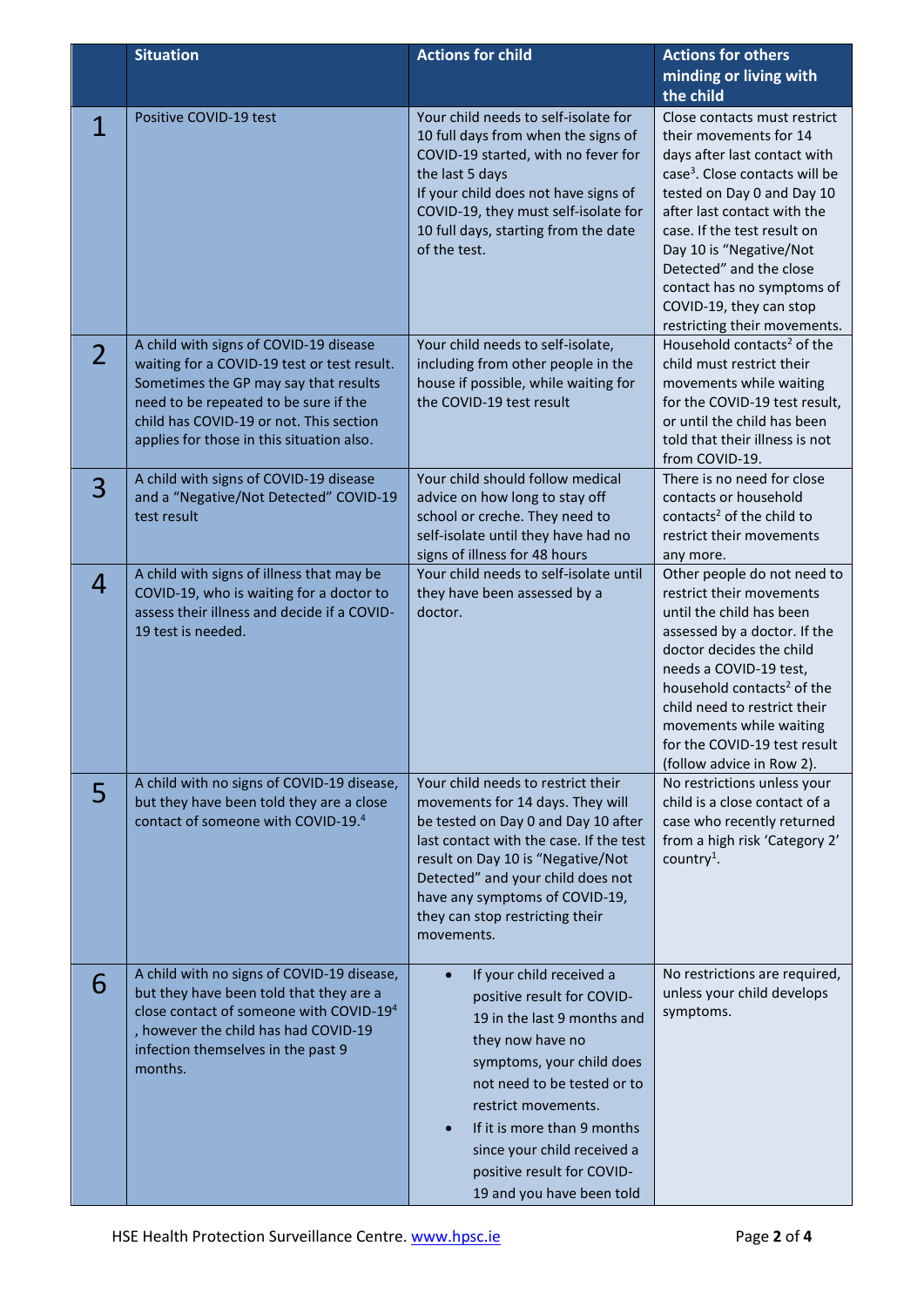|   | A child with a runny nose or other minor<br>signs of illness and 'off-form', no fever of                                                                                                                                                                         | that your child is a close<br>contact of a COVID-19<br>case, but your child has no<br>symptoms, your child<br>needs to restrict<br>movements and be tested<br>(follow advice in row 5).<br>If your child starts to<br>develop signs of COVID-19,<br>they will need to self-<br>isolate and be tested for<br>COVID-19, even if it is less<br>than 9 months since your<br>child was diagnosed with<br>COVID-19. (follow advice in<br>row $2)$<br>Your child should be assessed by a<br>doctor, and a COVID-19 test done if | Household contacts <sup>2</sup> of the<br>child must restrict their                                                                                                                                                                                                                                                        |
|---|------------------------------------------------------------------------------------------------------------------------------------------------------------------------------------------------------------------------------------------------------------------|--------------------------------------------------------------------------------------------------------------------------------------------------------------------------------------------------------------------------------------------------------------------------------------------------------------------------------------------------------------------------------------------------------------------------------------------------------------------------------------------------------------------------|----------------------------------------------------------------------------------------------------------------------------------------------------------------------------------------------------------------------------------------------------------------------------------------------------------------------------|
|   | 38.0°C or higher, no cough, no difficulty<br>breathing.<br><b>AND</b><br>The child is a close contact of someone<br>who has COVID-19                                                                                                                             | necessary. Your child needs to self-<br>isolate until they have been<br>assessed by a doctor.<br>It is important to note that your<br>child will need to restrict their<br>movements for 14 days if they are a<br>close contact of someone with<br>COVID-19. They will be tested on<br>Day 0 and Day 10 after last contact<br>with the case. If the test result on<br>Day 10 is "Negative/Not Detected"<br>and your child does not have any<br>symptoms of COVID-19, they can<br>stop restricting their movements.       | movements while waiting<br>for the child to be assessed<br>by a doctor. If the doctor<br>thinks that the person does<br>not have symptoms of<br>COVID 19, household<br>contacts no longer need to<br>restrict movements.                                                                                                   |
| 8 | A child with a runny nose or other minor<br>signs of illness and 'off-form', no fever of<br>38.0°C or higher, no cough, no difficulty<br>breathing<br><b>AND</b><br>is in contact with someone in the same<br>house who is ill with signs of COVID-19<br>disease | Your child and the ill person in the<br>house who is in contact with your<br>child should be assessed by a<br>doctor. A COVID-19 test may be<br>done if needed, as the risk of<br>COVID-19 within a household<br>increases with each additional ill<br>household contact. Your child needs<br>to self-isolate until they have been<br>assessed by a doctor.                                                                                                                                                              | Household contacts <sup>2</sup> of the<br>child must restrict their<br>movements while waiting<br>for the child to be assessed<br>by a doctor. Further<br>restrictions may be needed<br>once the child has been<br>assessed. You can refer to<br>the other rows in this guide<br>for advice relevant to your<br>situation. |
| 9 | A child with a runny nose or other minor<br>signs of illness and 'off-form', no fever of<br>38.0°C or higher, no cough, no difficulty<br>breathing<br><b>AND</b><br>NO contact with an ill person or recent<br>travel to another country                         | You should keep your child home<br>from school or childcare for 48<br>hours. Monitor your child's illness<br>for any signs of getting worse, or for<br>any new signs of illness. If their<br>illness is not worsening, and there<br>are no new signs of illness AND your<br>child doesn't need paracetamol or<br>ibuprofen to feel better, your child<br>can return to school or childcare.                                                                                                                              | No restrictions                                                                                                                                                                                                                                                                                                            |